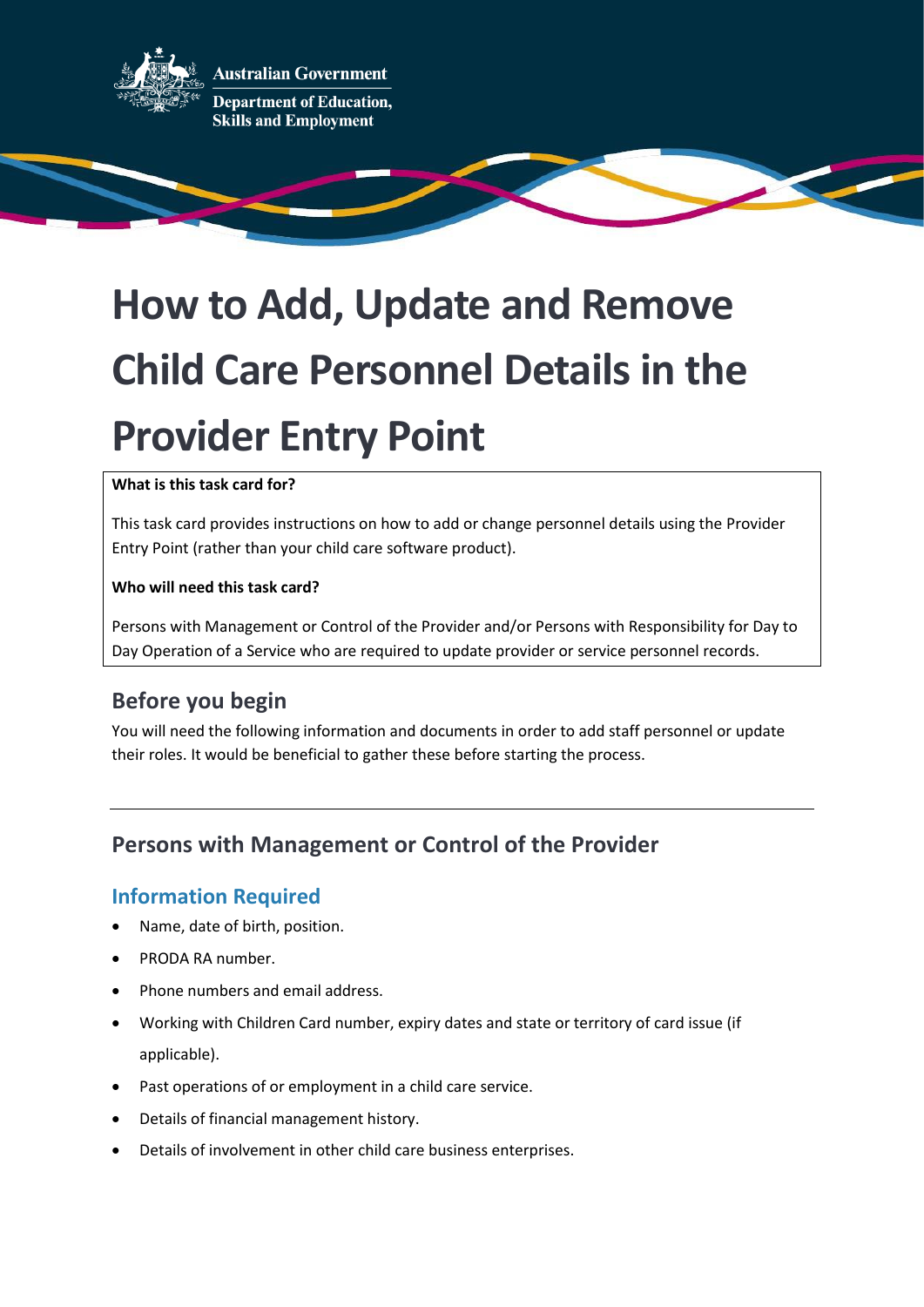## **Documents required**

- Australian National Police Criminal History Check (commonly referred to as a police check).
- A current Working with Children Check (or equivalent) if the person is required to hold this check under your jurisdiction's regulations.
- National Personal Insolvency Index check (using the Bankruptcy Register Search service).
- A current and historical personal name extract search of the records of the Australian Securities and Investments Commission (ASIC).
- Evidence of a search of the ASIC Banned and Disqualified Register.

## **Persons Responsible for the Day-to-Day Operation of the Service**

## **Information Required**

- Name, date of birth, position.
- PRODA RA number.
- Phone numbers and email address.
- Working with Children Check number, expiry dates and state or territory of card issue (if applicable).

## **Documents required**

- Australian National Police Criminal History Check (commonly referred to as a police check).
- A current Working with Children Check (or equivalent) if the person is required to hold this check under your jurisdiction's regulations.

## **Service Contact**

## **Information Required**

- Name, date of birth, position.
- PRODA RA number.
- Phone numbers and email address.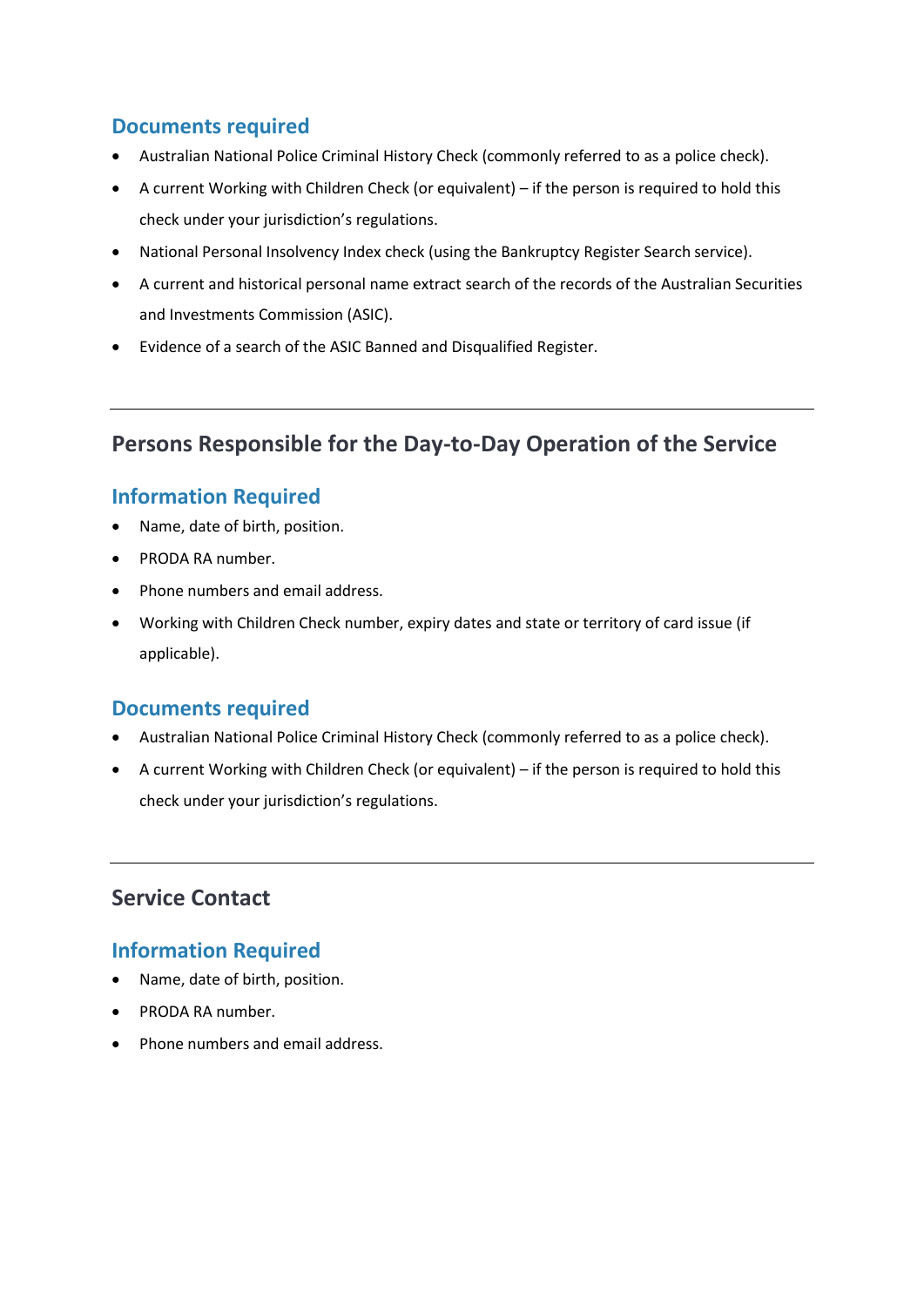## **Documents required**

- Australian National Police Criminal History Check (commonly referred to as a police check).
- A current Working with Children Check (or equivalent) if the person is required to hold this check under your jurisdiction's regulations.

# **Family Day Care / In Home Care Educator**

## **Information Required**

- Name, date of birth, position.
- PRODA RA number.
- Phone numbers and email address.
- Working with Children Check number, expiry dates and state or territory of card issue (if applicable).

## **Documents required**

- Australian National Police Criminal History Check (commonly referred to as a police check).
- A current Working with Children Check (or equivalent) if the person is required to hold this check under your jurisdiction's regulations.

**You will not be able to submit the form if you have not provided the required information or responses.**

# **Important information**

- Persons with Management or Control of the Provider can add, update or remove the details of all child care personnel for the provider.
- Persons Responsible for the Day-to-Day Operation of the Service can add, update or remove the details of child care personnel for the service or services they manage.
- Child care personnel may be allocated one of the following roles:
	- Persons with Management or Control of the Provider
	- Persons Responsible for the Day-to-Day Operation of the Service (Operational Responsibility)
	- Service Contact or
	- Family Day Care (FDC) or In Home Care (IHC) Educator.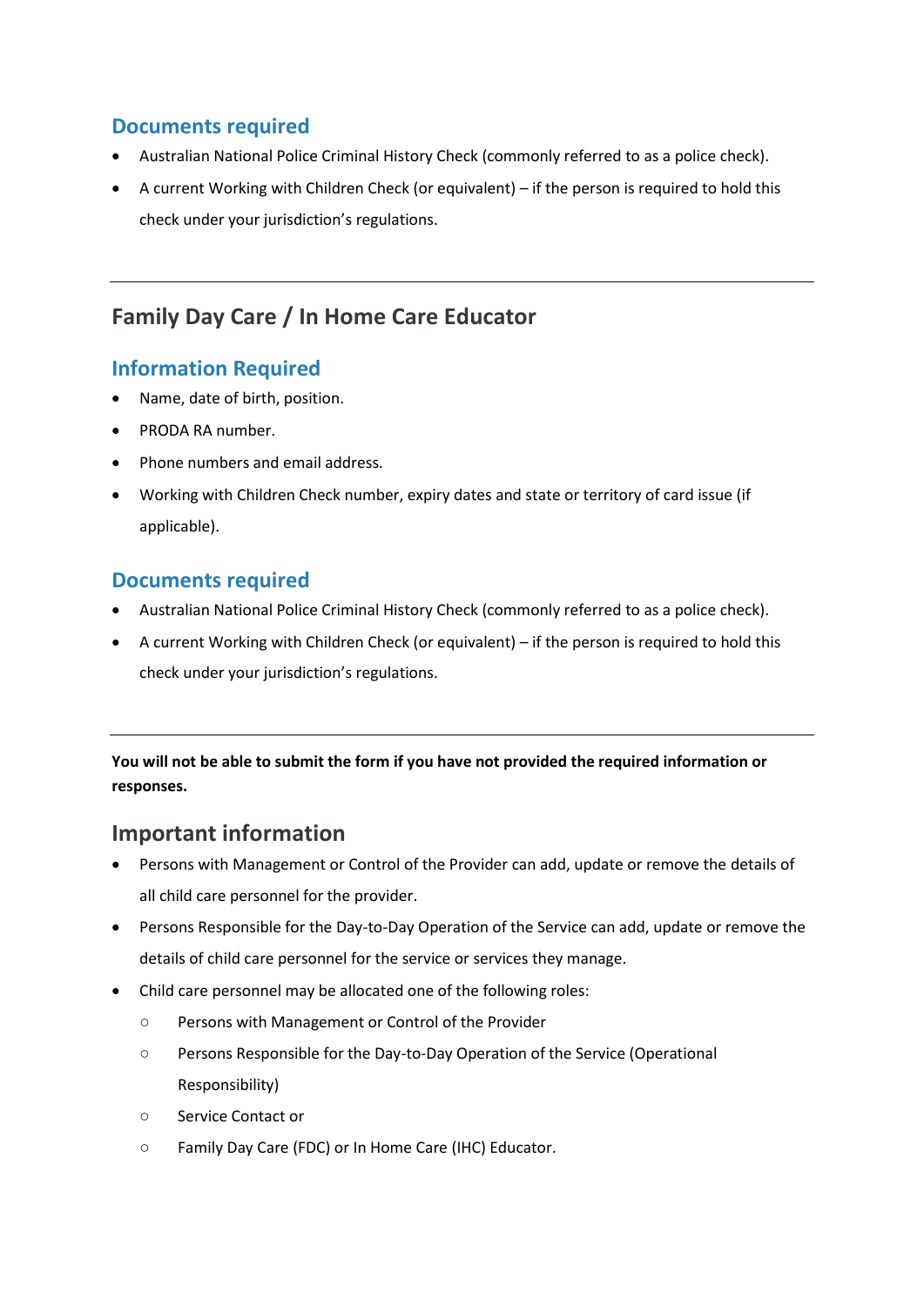## **To Begin**

- 1. Click on the **Provider Entry Point (PEP) tile** on the department's website to access the logon page.
- 2. Navigate to the home page of the provider or service where you want to add, remove or update personnel details.

It is important that you are in the appropriate provider or service context for the role of the personnel you are adding, removing or updating.

#### **Provider Home Page Example**

|    | <b>Australian Generatured</b><br>Department of Education and Training                                                                | <b>Example Provider Name</b> | (Change) | User name<br>Person ID: 0140456724<br>togout                                                |
|----|--------------------------------------------------------------------------------------------------------------------------------------|------------------------------|----------|---------------------------------------------------------------------------------------------|
| ₫∆ | <b>Manage Details</b><br>Update, add or remove details about the Provider and/or<br>Provider Services and Personnel<br><b>Select</b> | More details >               | ها       | <b>My Inbox</b><br>View received correspondence and notification messages<br>More details > |

#### **Service Home Page Example**

| <b>Australian Government</b> | Department of Education and Truining                                                                                                 | <b>Example Provider Name</b><br><b>Example Service Name</b> | (Ounge) |                                                                    | User name<br>Person ID: 0140456724<br><b>E</b> Logout |
|------------------------------|--------------------------------------------------------------------------------------------------------------------------------------|-------------------------------------------------------------|---------|--------------------------------------------------------------------|-------------------------------------------------------|
| ₫Δ                           | <b>Manage Details</b><br>Update, add or remove details about the Provider and/or<br>Provider Services and Personnel<br><b>Select</b> | More details >                                              | ہا      | My Inbox<br>View received correspondence and notification messages | More details >                                        |
| E)                           | <b>Enrolments</b><br>Create, view and edit child enrolments                                                                          | More details >                                              |         |                                                                    |                                                       |

# **Linking new personnel**

1. Under the **Personnel details** heading, select 'Add personnel'.

| <b>Australian Government</b><br>Department of Education and Training |                          | Example Provider Name | (Change)                 | User name<br>Person ID: 0140456724<br><b>I</b> Logout |
|----------------------------------------------------------------------|--------------------------|-----------------------|--------------------------|-------------------------------------------------------|
| ₩                                                                    | <b>Provider Details</b>  |                       | <b>Personnel Details</b> |                                                       |
|                                                                      | Provider name            |                       | <b>Manage Personnel</b>  |                                                       |
|                                                                      | <b>Contact details</b>   |                       | Add personnel            | <b>Select</b>                                         |
|                                                                      | <b>Financial details</b> |                       |                          |                                                       |
|                                                                      | <b>Address Details</b>   |                       | <b>Return Home</b>       |                                                       |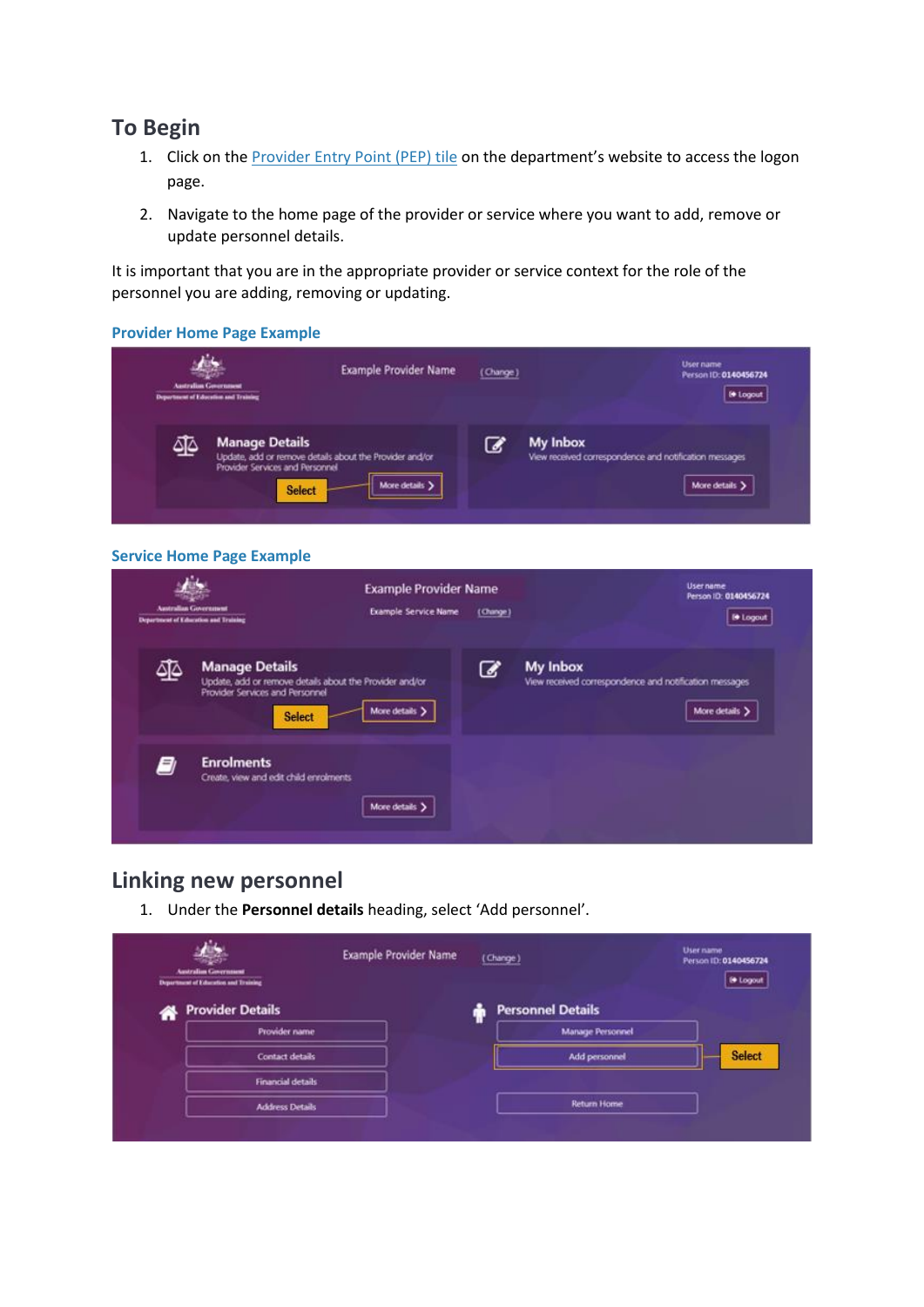2. Follow the on-screen instructions, providing the information and documents you gathered before getting started.

You can review and edit details entered on the final page of the form using the 'Edit' and 'Actions' buttons.

3. Select '**Submit**' to finalise.

## **Updating personnel details**

### **Adding existing personnel to a new role**

1. Under the **Personnel details** heading, select 'Manage personnel'.

|   | <b>Australian Government</b><br>Department of Education and Trubbing | Example Provider Name | (Change) |                          | User name.<br>Person ID: 0140456724<br><b>B</b> Logout |
|---|----------------------------------------------------------------------|-----------------------|----------|--------------------------|--------------------------------------------------------|
| 쏡 | <b>Provider Details</b>                                              |                       |          | <b>Personnel Details</b> |                                                        |
|   | Provider name                                                        |                       |          | <b>Manage Personnel</b>  | <b>Select</b>                                          |
|   | Contact details                                                      |                       |          | Add personnel            |                                                        |
|   | <b>Financial details</b>                                             |                       |          |                          |                                                        |
|   | <b>Address Details</b>                                               |                       |          | <b>Return Home</b>       |                                                        |

- 2. Identify the individual whose details or role you want to change.
- 3. Select '**Actions**'.

| <b>Personnel Records</b> |                   |                    |         |                            |                            |  |  |
|--------------------------|-------------------|--------------------|---------|----------------------------|----------------------------|--|--|
| Person ID                | <b>First Name</b> | <b>Middle Name</b> | Surname | <b>Roles</b>               | <b>Actions</b>             |  |  |
| 0140469621               | John              |                    | Smith   | Operational Responsibility | Actions *                  |  |  |
| 0140433911               | Jane              |                    | Doe     | Family Day Care Educator   | Actions *<br><b>Select</b> |  |  |
| 0140433921               | Joe               |                    | Citizen | Family Day Care Educator   | Actions *                  |  |  |

From the 'Actions' drop down menu:

- 4. Select 'Update Personnel Details' to change contact information.
- 5. Select from the other options to update suitability information (these options will vary depending on personnel role/organisational context).
- 6. Follow the on-screen instructions, providing the information and documents you gathered before getting started.

You can review and edit details entered on the final page of the form.

7. Select '**Submit**' to finalise.